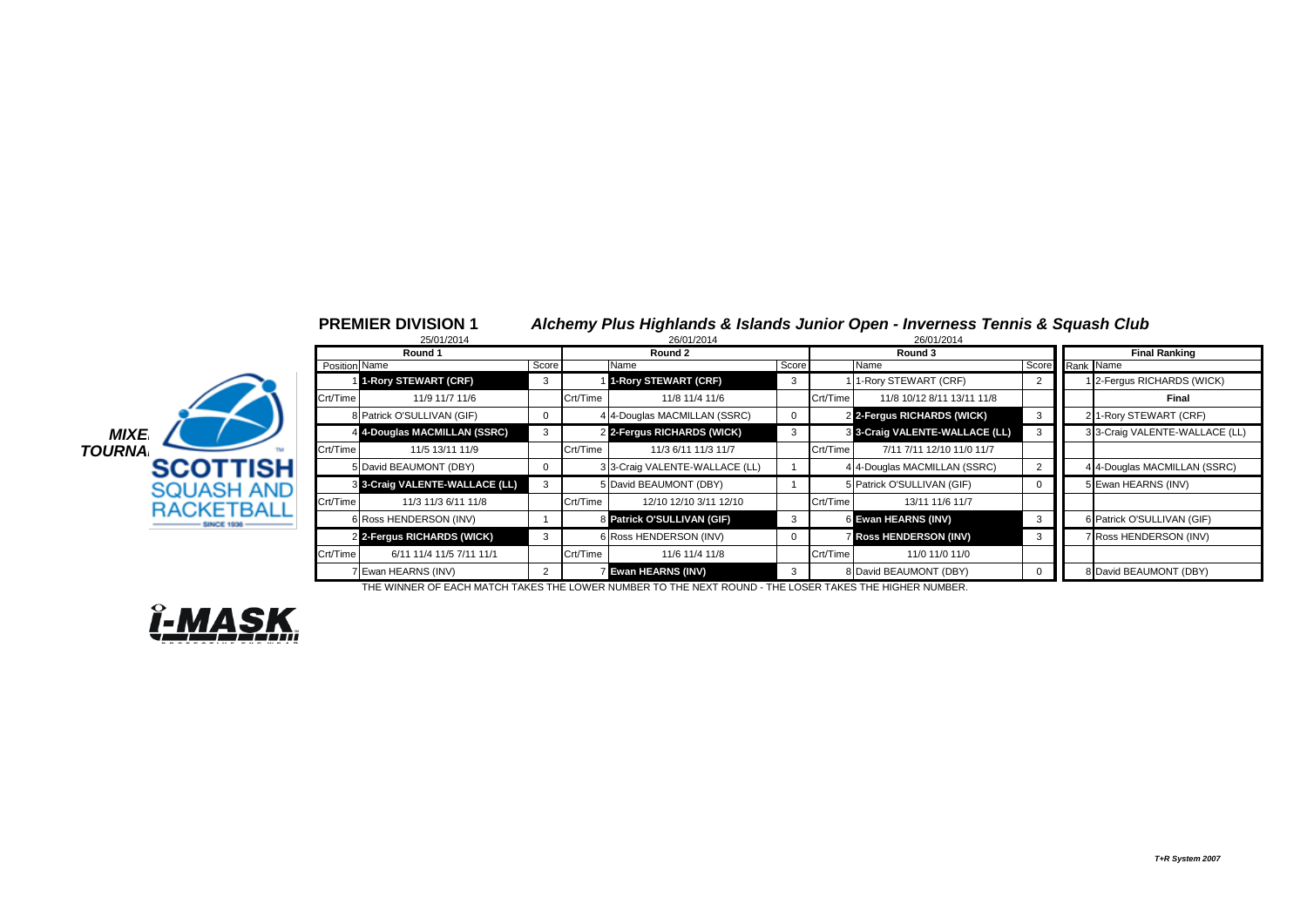### **QUALIFYING 1** <sup>1</sup> **DIVISION 2** *Alchemy Plus Highlands & Islands Junior Open - Inverness Tennis & Squash Club*

|                | 25/01/2014                 |       |
|----------------|----------------------------|-------|
|                | <b>Qualifying Round</b>    |       |
| Position Name  |                            | Score |
| 1 <sup>1</sup> | 5-David BEAUMONT (DBY)     | 3     |
| Crt/Time       | 11/3 11/4 11/7             |       |
|                | 8 12-Alasdair PROTT (INV)  | 0     |
| 4              | 7-Patrick O'SULLIVAN (GIF) | 3     |
| Crt/Time       | 11/7 11/7 11/3             |       |
| 5              | 11-Sean KELLY (INV)        | O     |
|                | 3 8-Elspeth YOUNG (KIN)    |       |
| Crt/Time       | 11/5 9/11 12/10 11/7       |       |
| 6              | 10-Ross HENDERSON (INV)    | 3     |
| 2              | 6-Ewan HEARNS (INV)        | 3     |
| Crt/Time       | 11/6 11/4 11/3             |       |
|                | 7 9-Angus MACPHERSON (GRN) |       |

|               | 25/01/2014                   |       |          | 25/01/2014                   | 26/01/2014 |          |                              |       | 26/01/2014 |                              |                 |                      |                               |
|---------------|------------------------------|-------|----------|------------------------------|------------|----------|------------------------------|-------|------------|------------------------------|-----------------|----------------------|-------------------------------|
|               | <b>Qualifying Round</b>      |       |          | Round 1                      |            |          | Round 2                      |       |            | Round 3                      |                 | <b>Final Ranking</b> |                               |
| Position Name |                              | Score |          | Seed Name                    | Score      |          | Name                         | Score |            | Name                         | Score Rank Name |                      |                               |
|               | 5-David BEAUMONT (DBY)       | 3     |          | <b>Eispeth YOUNG (KIN)</b>   | -3         |          | <b>Elspeth YOUNG (KIN)</b>   |       |            | <b>Elspeth YOUNG (KIN)</b>   |                 |                      | Elspeth YOUNG (KIN)           |
| Crt/Time      | 11/3 11/4 11/7               |       | Crt/Time | 11/7 11/6 11/7               |            | Crt/Time | 11/5 11/7 8/11 11/2          |       | Crt/Time   | 11/5 11/8 3/11 11/7          |                 |                      | Final                         |
|               | 8 12-Alasdair PROTT (INV)    |       |          | 8 Ross MOWAT (THU)           |            |          | 4 Jonathan BRADY (GIF)       |       |            | 2 Sean KELLY (INV)           |                 |                      | 2 Sean KELLY (INV)            |
|               | 4 7-Patrick O'SULLIVAN (GIF) |       |          | 4 Alasdair PROTT (INV)       |            |          | 2 Angus MACPHERSON (GRN)     |       |            | 3 Angus MACPHERSON (GRN)     |                 |                      | 3 Angus MACPHERSON (GRN)      |
| Crt/Time      | 11/7 11/7 11/3               |       | Crt/Time | 12/10 11/9 11/5              |            | Crt/Time | 11/8 8/11 11/8 11/4          |       | Crt/Time   | 7/11 6/11 11/9 13/11 12/10   |                 |                      |                               |
|               | 5 11-Sean KELLY (INV)        |       |          | 5 Jonathan BRADY (GIF)       | -3         |          | 3 Sean KELLY (INV)           |       |            | 4 Jonathan BRADY (GIF)       |                 |                      | <b>I</b> Jonathan BRADY (GIF) |
|               | 3 8-Elspeth YOUNG (KIN)      |       |          | 3 Sean KELLY (INV)           |            |          | 5 Alasdair PROTT (INV)       |       |            | 5 Alasdair PROTT (INV)       |                 |                      | <b>JAlasdair PROTT (INV)</b>  |
| Crt/Time      | 11/5 9/11 12/10 11/7         |       | Crt/Time | 11/9 11/9 12/10              |            | Crt/Time | 11/9 11/6 11/8               |       | Crt/Time   | 11/9 11/7 11/5               |                 |                      |                               |
|               | 6 10-Ross HENDERSON (INV)    | 3     |          | 6 Jack ORR (CRF)             |            |          | 8 Ross MOWAT (THU)           |       |            | 6 Tino MACKAY-PALACIOS (KIN) |                 |                      | 6 Tino MACKAY-PALACIOS (KIN)  |
|               | 2 6-Ewan HEARNS (INV)        |       |          | 2 Angus MACPHERSON (GRN)     |            |          | 6 Jack ORR (CRF)             |       |            | 7 Jack ORR (CRF)             |                 |                      | Ross MOWAT (THU)              |
| Crt/Time      | 11/6 11/4 11/3               |       | Crt/Time | 6/11 11/3 11/4 11/4          |            | Crt/Time | 11/6 7/11 11/8 11/13 12/10   |       | Crt/Time   | 8/11 11/9 11/5 10/12 11/6    |                 |                      |                               |
|               | 79-Angus MACPHERSON (GRN)    |       |          | 7 Tino MACKAY-PALACIOS (KIN) |            |          | 7 Tino MACKAY-PALACIOS (KIN) |       |            | <b>8 Ross MOWAT (THU)</b>    |                 |                      | 8 Jack ORR (CRF)              |
|               |                              |       |          |                              |            |          |                              |       |            |                              |                 |                      |                               |

DIVISION 1 AND THE LOSER MOVES TO DIVISION 2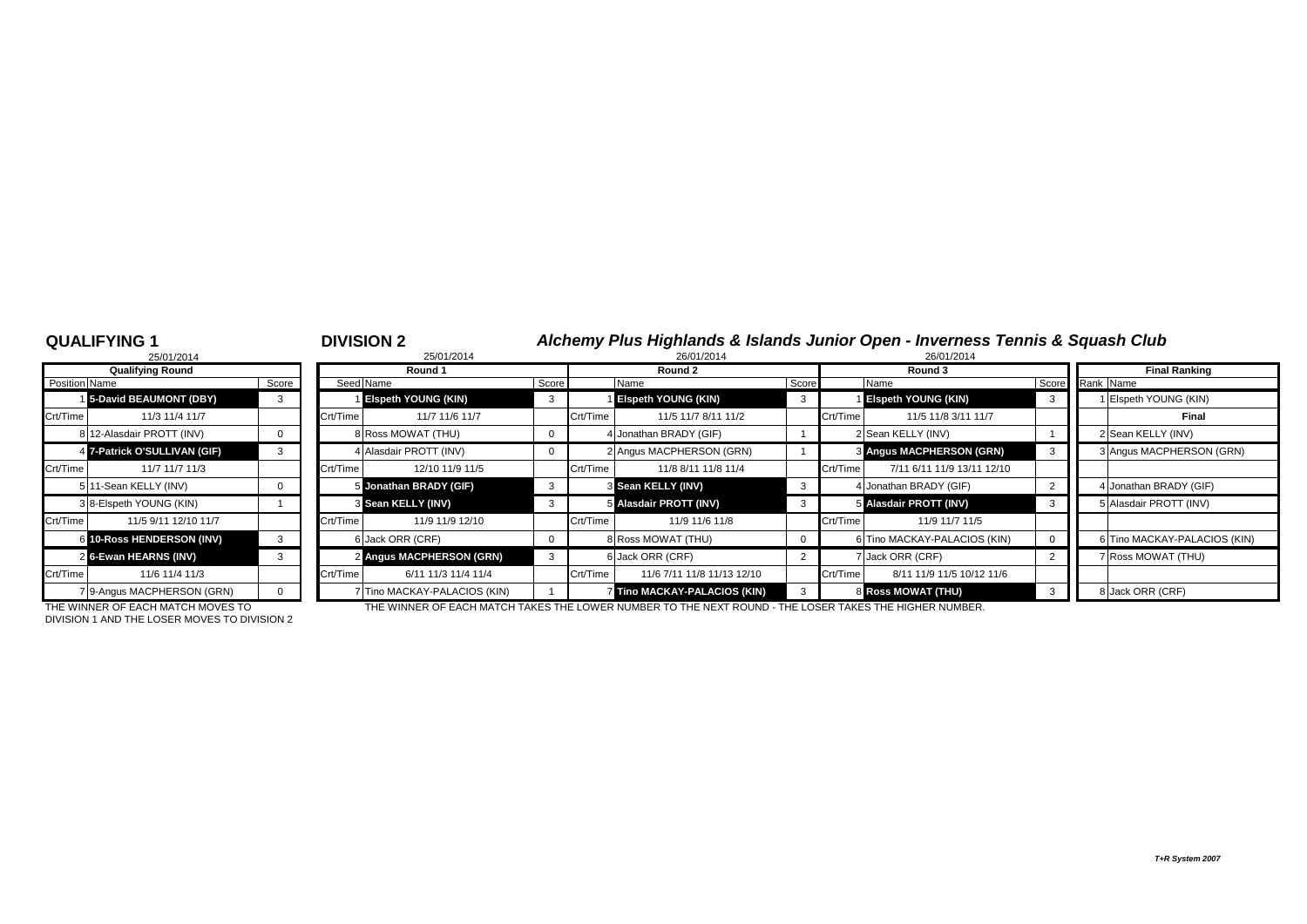# Crt/Time 3/11 11/8 7/11 11/4 11/6 Crt/Time 13/11 11/3 11/5 Crt/Time 5/11 11/4 11/8 11/9 Crt/Time 11/7 11/7 11/8 6 18-James DOUGAN (DUN) 2 2 14-Jordan GEDDES (INV) <sup>3</sup> 1  $\overline{7}$  17-Tino MACKAY-PALACIOS (KIN) 3

|               | <b>QUALIFYING 2</b>                   |       |          | <b>DIVISION 3</b>        |       |          |                          |             |          | Alchemy Plus Highlands & Islands Junior Open - Inverness Tennis & Squash Club |    |                              |
|---------------|---------------------------------------|-------|----------|--------------------------|-------|----------|--------------------------|-------------|----------|-------------------------------------------------------------------------------|----|------------------------------|
|               | 25/01/2014<br><b>Qualifying Round</b> |       |          | 25/01/2014<br>Round 1    |       |          | 26/01/2014<br>Round 2    |             |          | 26/01/2014<br>Round 3                                                         |    | <b>Final Ranking</b>         |
| Position Name |                                       | Score |          | Seed Name                | Score |          | Name                     | Score       |          | Name                                                                          |    | Score Rank Name              |
|               | 13-Jonathan BRADY (GIF)               |       |          | Jordan GEDDES (INV)      |       |          | Jordan GEDDES (INV)      | 3           |          | Jordan GEDDES (INV)                                                           |    | Jordan GEDDES (INV)          |
| Crt/Time      | 11/2 11/3 11/6                        |       | Crt/Time | 11/5 11/9 11/7           |       | Crt/Time | 11/9 12/10 11/4          |             | Crt/Time | 11/7 4/11 11/8 7/11 11/8                                                      |    | Final                        |
|               | 8 20-Fraser STEVEN (CCS)              |       |          | 8 Bruce MACLEAN (LOC)    |       |          | 4 Fraser STEVEN (CCS)    | $\Omega$    |          | 2 James DOUGAN (DUN)                                                          |    | 2 James DOUGAN (DUN)         |
|               | 4 15-Ross MOWAT (THU)                 |       |          | 4 Fraser STEVEN (CCS)    |       |          | 2 James DOUGAN (DUN)     | 3           |          | 3 James RICHES (ESC)                                                          |    | <b>B</b> Fraser STEVEN (CCS) |
| Crt/Time      | 11/8 11/5 5/11 11/2                   |       | Crt/Time | 11/8 11/5 11/4           |       | Crt/Time | 11/8 11/9 12/10          |             | Crt/Time | 4/11 11/9 11/7 1/11 11/4                                                      |    |                              |
|               | 5 19-James RICHES (ESC)               |       |          | 5 Emma FITZSIMMONS (DUN) |       |          | 3 James RICHES (ESC)     | 0           |          | Fraser STEVEN (CCS)                                                           |    | 4 James RICHES (ESC)         |
|               | 3 16-Jack ORR (CRF)                   | 3     |          | 3 James RICHES (ESC)     | 3     |          | 5 Emma FITZSIMMONS (DUN) |             |          | 5 Bruce MACLEAN (LOC)                                                         | -3 | 5 Bruce MACLEAN (LOC)        |
| Crt/Time      | 3/11 11/8 7/11 11/4 11/6              |       | Crt/Time | 13/11 11/3 11/5          |       | Crt/Time | 5/11 11/4 11/8 11/9      |             | Crt/Time | 11/7 11/7 11/8                                                                |    |                              |
|               | 6 18-James DOUGAN (DUN)               |       |          | 6 Harry BARRON (INV)     |       |          | 8 Bruce MACLEAN (LOC)    | 3           |          | 6 Kyle REID (THU)                                                             |    | 6 Kyle REID (THU)            |
|               | 2 14-Jordan GEDDES (INV)              |       |          | 2 James DOUGAN (DUN)     |       |          | 6 Harry BARRON (INV)     | $\mathbf 0$ |          | 7 Harry BARRON (INV)                                                          |    | 7 Emma FITZSIMMONS (DUN)     |
| Crt/Time      | 15/13 4/11 11/6 11/9                  |       | Crt/Time | 11/6 11/3 11/7           |       | Crt/Time | 11/4 11/7 11/9           |             | Crt/Time | 11/6 11/4 11/3                                                                |    |                              |
|               | 17-Tino MACKAY-PALACIOS (KIN)         |       |          | 7 Kyle REID (THU)        |       |          | Kyle REID (THU)          |             |          | 8 Emma FITZSIMMONS (DUN)                                                      |    | 8 Harry BARRON (INV)         |

DIVISION 2 AND THE LOSER MOVES TO DIVISION 3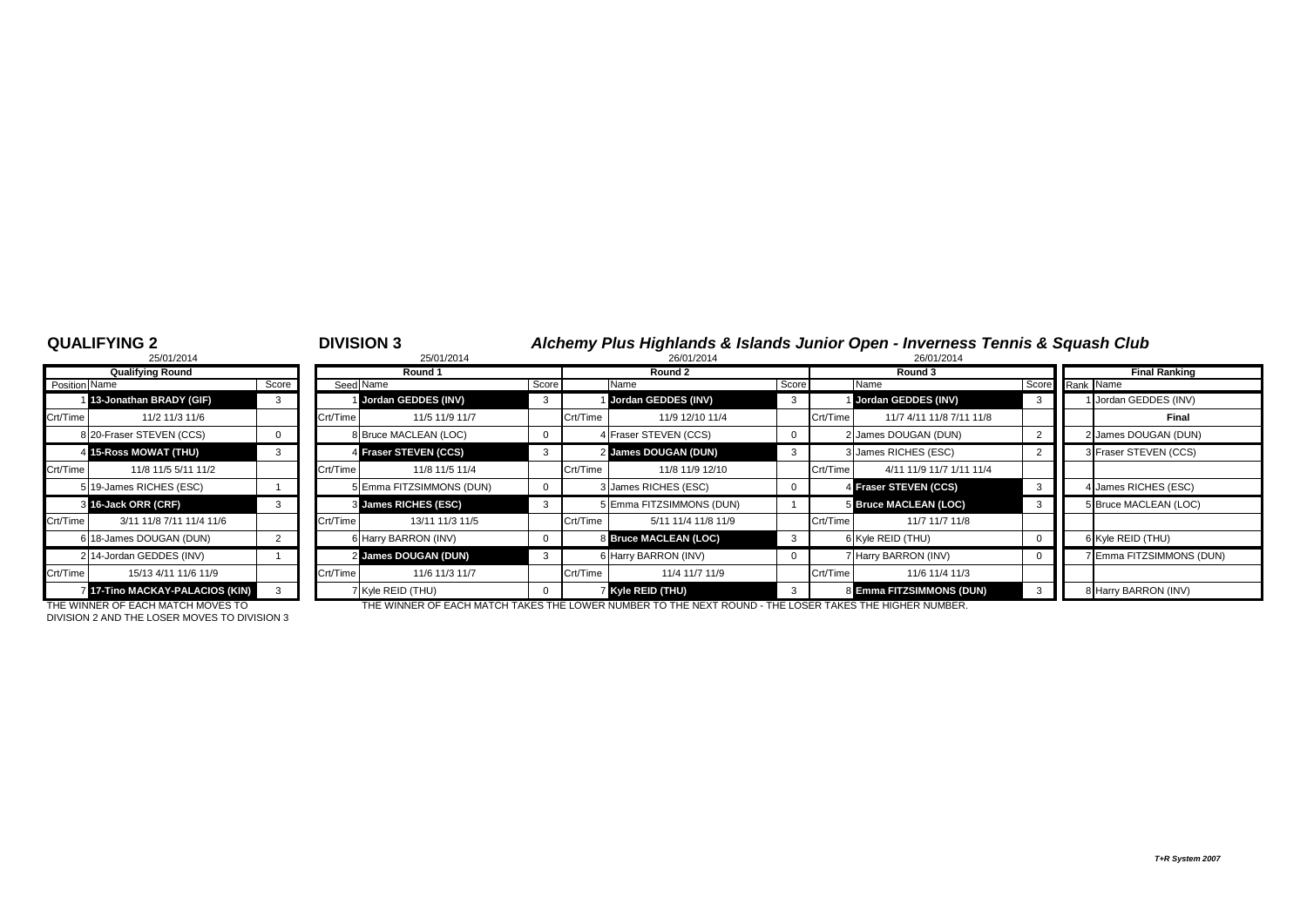### **QUALIFYING 3** <sup>3</sup> **DIVISION 4** *Alchemy Plus Highlands & Islands Junior Open - Inverness Tennis & Squash Club*

|               | 25/01/2014                   |          |          | 25/01/2014                    |       |          | 26/01/2014                    |       |          | 26/01/2014                    |
|---------------|------------------------------|----------|----------|-------------------------------|-------|----------|-------------------------------|-------|----------|-------------------------------|
|               | <b>Qualifying Round</b>      |          |          | Round 1                       |       |          | Round 2                       |       |          | Round 3                       |
| Position Name |                              | Score    |          | Seed Name                     | Score |          | Name                          | Score |          | Name                          |
|               | 21-Emma FITZSIMMONS (DUN)    | 3        |          | Catherine HOLLAND (DBY)       |       |          | I Katie GREGSON-MACLEOD (INV) | 0     |          | 1 Omar KHALIL (GOR)           |
| Crt/Time      | 11/4 11/2 11/3               |          | Crt/Time | 11/0 11/0 11/0                |       | Crt/Time | 11/8 11/9 11/5                |       | Crt/Time | 11/7 11/9 11                  |
|               | 8 28-Craig THOMSON (ASRC)    | 0        |          | 8 Katie GREGSON-MACLEOD (INV) | 3     |          | 4 Omar KHALIL (GOR)           | 3     |          | 2 Nicholas VAN HEYNING        |
|               | 4 23-Catherine HOLLAND (DBY) | $\Omega$ |          | 4 Craig THOMSON (ASRC)        |       |          | 2 Nicholas VAN HEYNINGEN ()   | 3     |          | <b>8 Scott LAFFERTY (THU)</b> |
| Crt/Time      | 11/0 11/0 11/0               |          | Crt/Time | 11/9 9/11 11/8 11/2           |       | Crt/Time | 10/12 9/11 11/7 15/13 12/10   |       | Crt/Time | 11/6 11/8 8/11                |
|               | 5 27-Bruce MACLEAN (LOC)     | 3        |          | 5 Omar KHALIL (GOR)           | 3     |          | 3 Scott LAFFERTY (THU)        | 2     |          | 4 Katie GREGSON-MACL          |
|               | 8 24-Harry BARRON (INV)      | 3        |          | 3 Maddie ORR (CRF)            | 0     |          | 5 Craig THOMSON (ASRC)        | 3     |          | 5 Craig THOMSON (ASR          |
| Crt/Time      | 11/5 11/7 11/8               |          | Crt/Time | 11/5 11/7 11/9                |       | Crt/Time | 11/0 11/0 11/0                |       | Crt/Time | 11/8 11/6 11/                 |
|               | 6 26-Maddie ORR (CRF)        | 0        |          | <b>6 Scott LAFFERTY (THU)</b> | 3     |          | 8 Catherine HOLLAND (DBY)     | 0     |          | 6 Robbie HARPER (DUN)         |
|               | 2 22-Kyle REID (THU)         | 3        |          | 2 Robbie HARPER (DUN)         |       |          | 6 Maddie ORR (CRF)            | 2     |          | 7 Maddie ORR (CRF)            |
| Crt/Time      | 11/7 11/6 11/5               |          | Crt/Time | 11/7 11/9 8/11 11/7           |       | Crt/Time | 10/12 11/6 11/8 6/11 11/7     |       | Crt/Time | 11/0 11/0 11                  |
|               | 7 25-Robbie HARPER (DUN)     | $\Omega$ |          | 7 Nicholas VAN HEYNINGEN ()   | 3     |          | <b>7 Robbie HARPER (DUN)</b>  | 3     |          | 8 Catherine HOLLAND (DI       |

|               | <b>Qualifying Round</b>      |       |          | Round 1                       |       |          | Round 2                          |       |          | Round 3                       |                 | <b>Final Ranking</b>          |
|---------------|------------------------------|-------|----------|-------------------------------|-------|----------|----------------------------------|-------|----------|-------------------------------|-----------------|-------------------------------|
| Position Name |                              | Score |          | Seed Name                     | Score |          | Name                             | Score |          | Name                          | Score Rank Name |                               |
|               | 121-Emma FITZSIMMONS (DUN)   |       |          | 1 Catherine HOLLAND (DBY)     |       |          | Katie GREGSON-MACLEOD (INV)      |       |          | 1 Omar KHALIL (GOR)           |                 | 1 Omar KHALIL (GOR)           |
| Crt/Time      | 11/4 11/2 11/3               |       | Crt/Time | 11/0 11/0 11/0                |       | Crt/Time | 11/8 11/9 11/5                   |       | Crt/Time | 11/7 11/9 11/9                |                 | Final                         |
|               | 8 28-Craig THOMSON (ASRC)    |       |          | 8 Katie GREGSON-MACLEOD (INV) |       |          | 4 Omar KHALIL (GOR)              |       |          | 2 Nicholas VAN HEYNINGEN ()   |                 | 2 Nicholas VAN HEYNINGEN ()   |
|               | 4 23-Catherine HOLLAND (DBY) |       |          | 4 Craig THOMSON (ASRC)        |       |          | 2 Nicholas VAN HEYNINGEN ()      |       |          | <b>3 Scott LAFFERTY (THU)</b> |                 | 3 Scott LAFFERTY (THU)        |
| Crt/Time      | 11/0 11/0 11/0               |       | Crt/Time | 11/9 9/11 11/8 11/2           |       | Crt/Time | 10/12 9/11 11/7 15/13 12/10      |       | Crt/Time | 11/6 11/8 8/11 11/6           |                 |                               |
|               | 5 27-Bruce MACLEAN (LOC)     |       |          | 5 Omar KHALIL (GOR)           | - 3   |          | 3 Scott LAFFERTY (THU)           |       |          | 4 Katie GREGSON-MACLEOD (INV) |                 | 4 Katie GREGSON-MACLEOD (INV) |
|               | 3 24-Harry BARRON (INV)      |       |          | 3 Maddie ORR (CRF)            |       |          | 5 Craig THOMSON (ASRC)           |       |          | 5 Craig THOMSON (ASRC)        |                 | 5 Craig THOMSON (ASRC)        |
| Crt/Time      | 11/5 11/7 11/8               |       | Crt/Time | 11/5 11/7 11/9                |       | Crt/Time | 11/0 11/0 11/0                   |       | Crt/Time | 11/8 11/6 11/9                |                 |                               |
|               | 6 26-Maddie ORR (CRF)        |       |          | <b>6 Scott LAFFERTY (THU)</b> | -3    |          | <b>B</b> Catherine HOLLAND (DBY) |       |          | 6 Robbie HARPER (DUN)         |                 | 6 Robbie HARPER (DUN)         |
|               | 2 22-Kyle REID (THU)         |       |          | 2 Robbie HARPER (DUN)         |       |          | 6 Maddie ORR (CRF)               |       |          | Maddie ORR (CRF)              |                 | 7 Maddie ORR (CRF)            |
| Crt/Time      | 11/7 11/6 11/5               |       | Crt/Time | 11/7 11/9 8/11 11/7           |       | Crt/Time | 10/12 11/6 11/8 6/11 11/7        |       | Crt/Time | 11/0 11/0 11/0                |                 |                               |
|               | 25-Robbie HARPER (DUN)       |       |          | 7 Nicholas VAN HEYNINGEN ()   | -3    |          | <b>Robbie HARPER (DUN)</b>       |       |          | 8 Catherine HOLLAND (DBY)     |                 | 8 Catherine HOLLAND (DBY)     |

DIVISION 3 AND THE LOSER MOVES TO DIVISION 4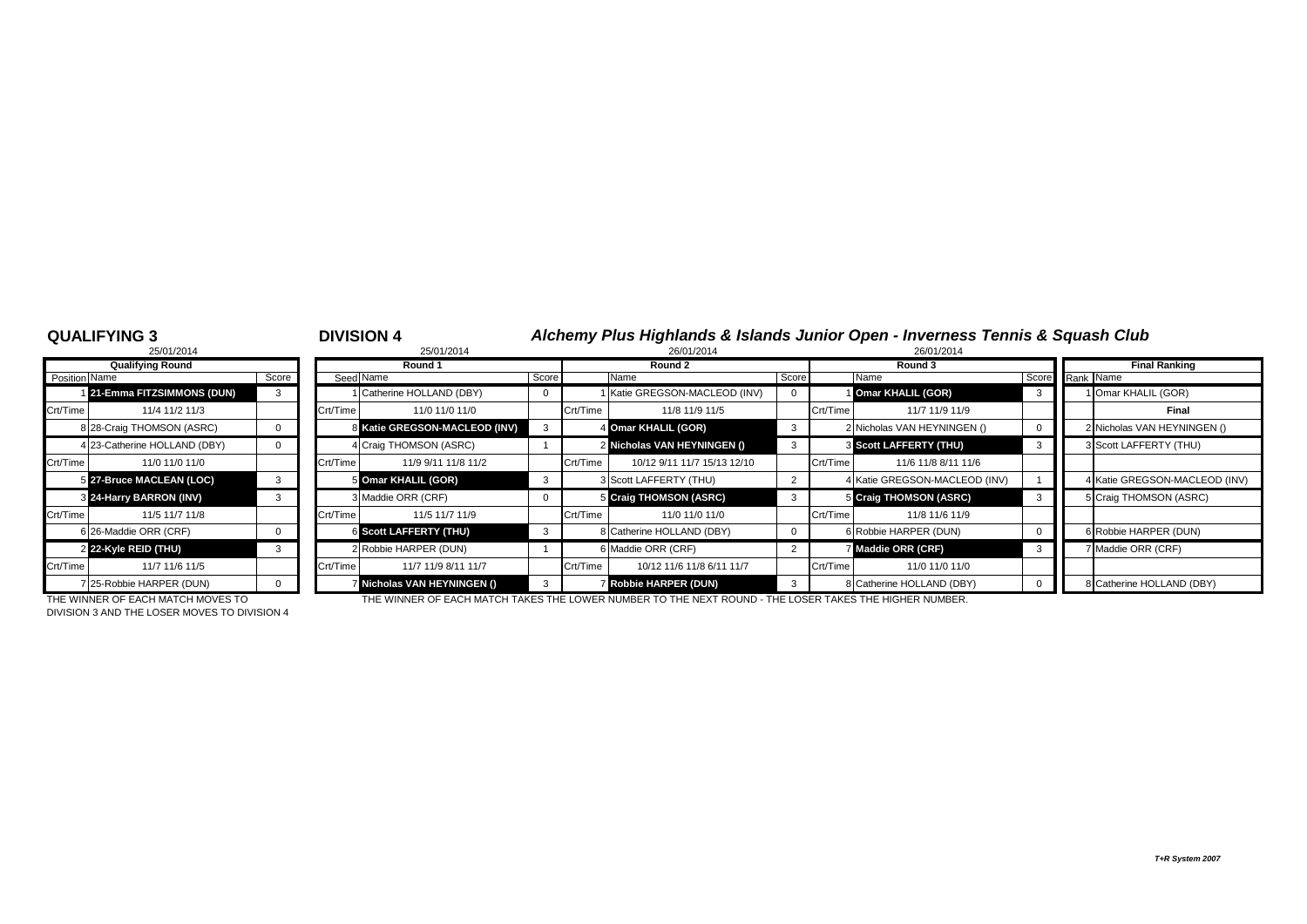# **QUALIFYING 4** <sup>4</sup> **DIVISION 5** *Alchemy Plus Highlands & Islands Junior Open - Inverness Tennis & Squash Club* 25/01/2014 8 25/01/2014 26/01/2014 26/01/2014

|                      | 25/01/2014                       |       |
|----------------------|----------------------------------|-------|
|                      | <b>Qualifying Round</b>          |       |
| <b>Position Name</b> |                                  | Score |
|                      | 129-Omar KHALIL (GOR)            | 3     |
| Crt/Time             | 11/4 11/4 11/8                   |       |
|                      | 8 36-Adam MACDOUGALL (INV)       | 0     |
|                      | 4 31-Katie GREGSON-MACLEOD (INV) | 3     |
| Crt/Time             | 11/8 11/1 11/2                   |       |
|                      | 5 35-Euan BOOKER-MILLBURN ()     | 0     |
|                      | 3 32-David RICHES (ESC)          | 0     |
| Crt/Time             | 11/3 11/5 11/9                   |       |
|                      | 6 34-Scott LAFFERTY (THU)        | 3     |
|                      | 2 30-Nicholas VAN HEYNINGEN ()   | 3     |
| Crt/Time             | 11/6 11/8 11/8                   |       |
|                      | 7 33-Harry JACK (INV)            | 0     |

|               | 20/01/2014                       |       |          | 20/01/2014                   |             |          | 20/01/2014                 |       |          | <b>20/01/2014</b>           |                 |                            |
|---------------|----------------------------------|-------|----------|------------------------------|-------------|----------|----------------------------|-------|----------|-----------------------------|-----------------|----------------------------|
|               | <b>Qualifying Round</b>          |       |          | Round 1                      |             |          | Round 2                    |       |          | Round 3                     |                 | <b>Final Ranking</b>       |
| Position Name |                                  | Score |          | Seed Name                    | Score       |          | Name                       | Score |          | Name                        | Score Rank Name |                            |
|               | 129-Omar KHALIL (GOR)            |       |          | David RICHES (ESC)           |             |          | David RICHES (ESC)         |       |          | <b>David RICHES (ESC)</b>   |                 | I David RICHES (ESC)       |
| Crt/Time      | 11/4 11/4 11/8                   |       | Crt/Time | 11/3 11/2 11/1               |             | Crt/Time | 11/7 11/3 11/8             |       | Crt/Time | 13/11 11/9 11/13 12/10      |                 | Final                      |
|               | 8 36-Adam MACDOUGALL (INV)       |       |          | 8 Kieran MCILLHATTON (INV)   | $\mathbf 0$ |          | 4 Ben ORR (CRF)            |       |          | 2 Harry JACK (INV)          |                 | 2 Harry JACK (INV)         |
|               | 4 31-Katie GREGSON-MACLEOD (INV) |       |          | 4 Adam MACDOUGALL (INV)      |             |          | 2 Harry JACK (INV)         |       |          | 3 Euan BOOKER-MILLBURN ()   |                 | 3 Ben ORR (CRF)            |
| Crt/Time      | 11/8 11/1 11/2                   |       | Crt/Time | 11/4 7/11 11/7 11/9          |             | Crt/Time | 12/10 11/7 11/9            |       | Crt/Time | 7/11 11/8 9/11 11/5 11/9    |                 |                            |
|               | 5 35-Euan BOOKER-MILLBURN ()     |       |          | 5 Ben ORR (CRF)              |             |          | 3 Euan BOOKER-MILLBURN ()  |       |          | 4 Ben ORR (CRF)             |                 | 4 Euan BOOKER-MILLBURN ()  |
|               | 332-David RICHES (ESC)           |       |          | 3 Euan BOOKER-MILLBURN ()    | 3           |          | 5 Adam MACDOUGALL (INV)    |       |          | 5 Adam MACDOUGALL (INV)     |                 | 5 Adam MACDOUGALL (INV)    |
| Crt/Time      | 11/3 11/5 11/9                   |       | Crt/Time | 11/7 11/8 11/13 11/6         |             | Crt/Time | 8/11 11/9 9/11 11/7 11/6   |       | Crt/Time | 11/8 11/5 11/13 11/13 12/10 |                 |                            |
|               | 6 34-Scott LAFFERTY (THU)        |       |          | 6 Craig FERG                 |             |          | 8 Kieran MCILLHATTON (INV) |       |          | 6 Struan DONALD (NAI)       |                 | 6 Struan DONALD (NAI)      |
|               | 2 30-Nicholas VAN HEYNINGEN ()   |       |          | 2 Harry JACK                 | - 3         |          | 6 Craig FERGUSON ()        |       |          | 7 Craig FERGUSON ()         |                 | 7 Kieran MCILLHATTON (INV) |
| Crt/Time      | 11/6 11/8 11/8                   |       | Crt/Time |                              |             | Crt/Time | 11/0 11/0 11/0             |       | Crt/Time | 11/0 11/0 11/0              |                 |                            |
|               | 733-Harry JACK (INV)             |       |          | 7 Struan DON <b>SCOTTISH</b> | $\mathbf 0$ |          | 7 Struan DONALD (NAI)      |       |          | 8 Kieran MCILLHATTON (INV)  |                 | 8 Craig FERGUSON ()        |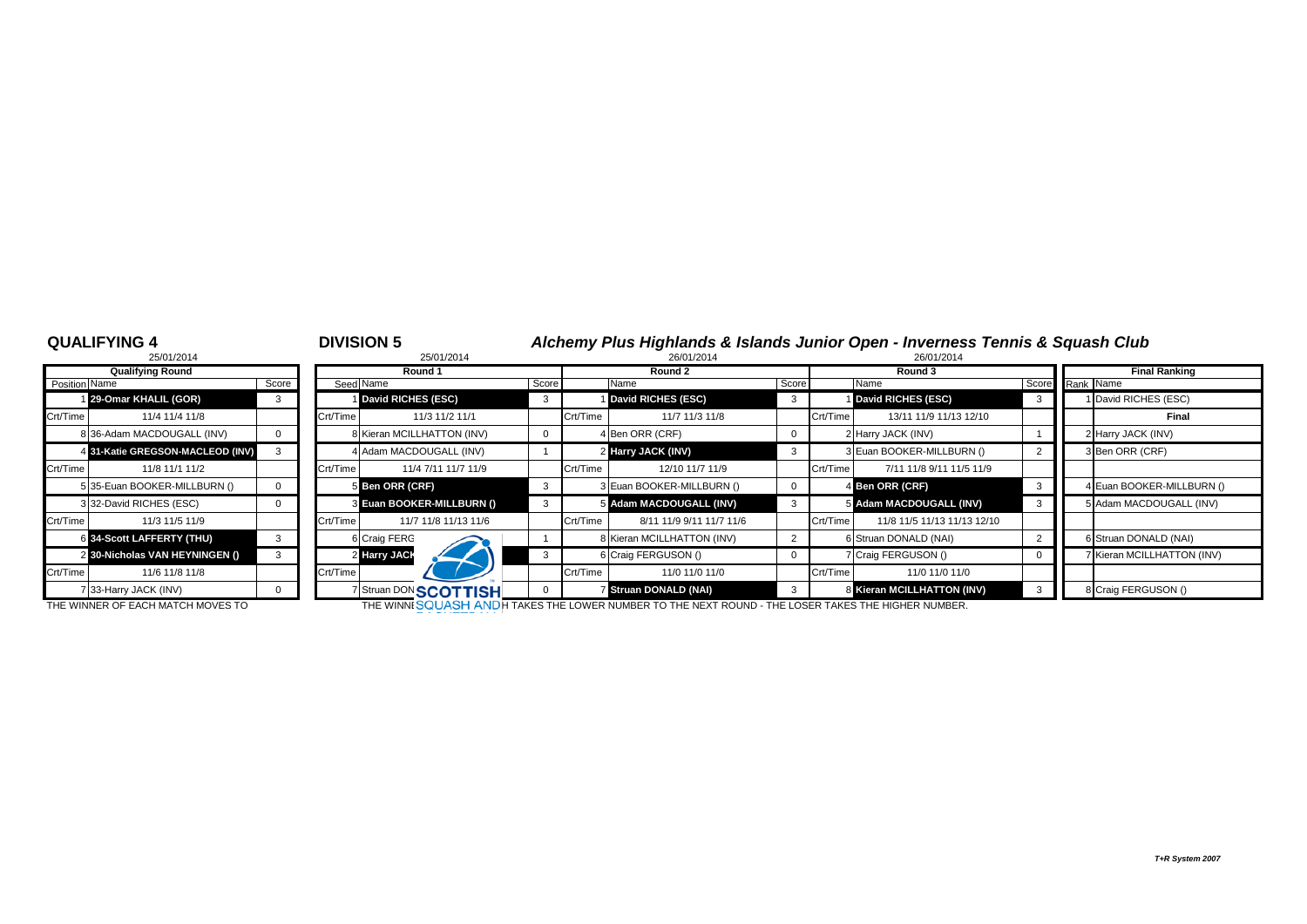# **QUALIFYING 5** <sup>5</sup> **DIVISION 6** *Alchemy Plus Highlands & Islands Junior Open - Inverness Tennis & Squash Club* 25/01/2014 8 25/01/2014 26/01/2014 26/01/2014

|                      | 25/01/2014                    |       |
|----------------------|-------------------------------|-------|
|                      | <b>Qualifying Round</b>       |       |
| <b>Position Name</b> |                               | Score |
|                      | 37-Ben ORR (CRF)              | 3     |
| Crt/Time             | 11/5 11/3 11/7                |       |
|                      | 8 44-Ben BOOKER-MILBURN (NAI) | 0     |
|                      | 4 39-Kieran MCILLHATTON (INV) | 3     |
| Crt/Time             | 11/7 11/9 9/11 13/11          |       |
|                      | 5 43-Holly LESLIE ()          | 1     |
| 3                    | 40-Craig FERGUSON ()          | 3     |
| Crt/Time             | 11/4 11/3 3/11 14/12          |       |
|                      | 6 42-Ben BARRON (NAI)         |       |
|                      | 2 38-Bye                      | O     |
| Crt/Time             | 11/0 11/0 11/0                |       |
|                      | 741-Struan DONALD (NAI)       | 3     |

|               | <b>Qualifying Round</b>       |       |          | Round 1                    |                         |          | Round 2                    |       |          | Round 3                      | <b>Final Ranking</b>       |
|---------------|-------------------------------|-------|----------|----------------------------|-------------------------|----------|----------------------------|-------|----------|------------------------------|----------------------------|
| Position Name |                               | Score |          | Seed Name                  | Score                   |          | Name                       | Score |          | Name                         | Score Rank Name            |
|               | 37-Ben ORR (CRF)              |       |          | 1 Bye                      | $\mathbf{0}$            |          | <b>Will JACK ()</b>        | - 3   |          | 1 Will JACK ()               | I Ben BARRON (NAI)         |
| Crt/Time      | 11/5 11/3 11/7                |       | Crt/Time | w/o                        |                         | Crt/Time | 11/3 11/6 11/7             |       | Crt/Time | 11/8 11/7 11/3               | Final                      |
|               | 8 44-Ben BOOKER-MILBURN (NAI) |       |          | 8 Will JACK ()             | $\overline{\mathbf{3}}$ |          | 4 Ben BOOKER-MILBURN (NAI) |       |          | 2 Ben BARRON (NAI)           | 2 Will JACK ()             |
|               | 4 39-Kieran MCILLHATTON (INV) |       |          | 4 Ben BOOKER-MILBURN (NAI) | 3                       |          | 2 Ben BARRON (NAI)         |       |          | 3 Holly LESLIE ()            | 3 Ben BOOKER-MILBURN (NAI) |
| Crt/Time      | 11/7 11/9 9/11 13/11          |       | Crt/Time | 11/5 11/8 8/11 11/9        |                         | Crt/Time | 11/4 11/8 11/5             |       | Crt/Time | 11/6 11/3 11/3               |                            |
|               | 5 43-Holly LESLIE ()          |       |          | 5 Sofia VOUDOUROGLOU ()    |                         |          | 3 Holly LESLIE ()          |       |          | 4 Ben BOOKER-MILBURN (NAI)   | 4 Holly LESLIE ()          |
|               | 3 40-Craig FERGUSON ()        |       |          | 3 Holly LESLIE ()          |                         |          | 5 Sofia VOUDOUROGLOU ()    |       |          | 5 Sofia VOUDOUROGLOU ()      | 5 Ross DONACHIE (NAI)      |
| Crt/Time      | 11/4 11/3 3/11 14/12          |       | Crt/Time | 7/11 11/8 11/7 7/11 11/7   |                         | Crt/Time | 11/0 11/0 11/0             |       | Crt/Time | 11/9 10/12 11/8 11/9         |                            |
|               | 6 42-Ben BARRON (NAI)         |       |          | 6 Finn MACDONALD (WICK)    | $\overline{2}$          |          | 8 Bye                      |       |          | <b>6 Ross DONACHIE (NAI)</b> | 6 Sofia VOUDOUROGLOU ()    |
|               | 2 38-Bye                      |       |          | 2 Ben BARRON (NAI)         |                         |          | 6 Finn MACDONALD (WICK)    |       |          | 7 Finn MACDONALD (WICK)      | 7 Finn MACDONALD (WICK)    |
| Crt/Time      | 11/0 11/0 11/0                |       | Crt/Time | 12/10 11/6 11/4            |                         | Crt/Time | 11/8 11/7 11/7             |       | Crt/Time | 11/0 11/0 11/0               |                            |
|               | 41-Struan DONALD (NAI)        |       |          | 7 Ross DONACHIE (NAI)      |                         |          | <b>Ross DONACHIE (NAI)</b> |       |          | 8 Bye                        | 8 Bye                      |

DIVISION 5 AND THE LOSER MOVES TO DIVISION 6